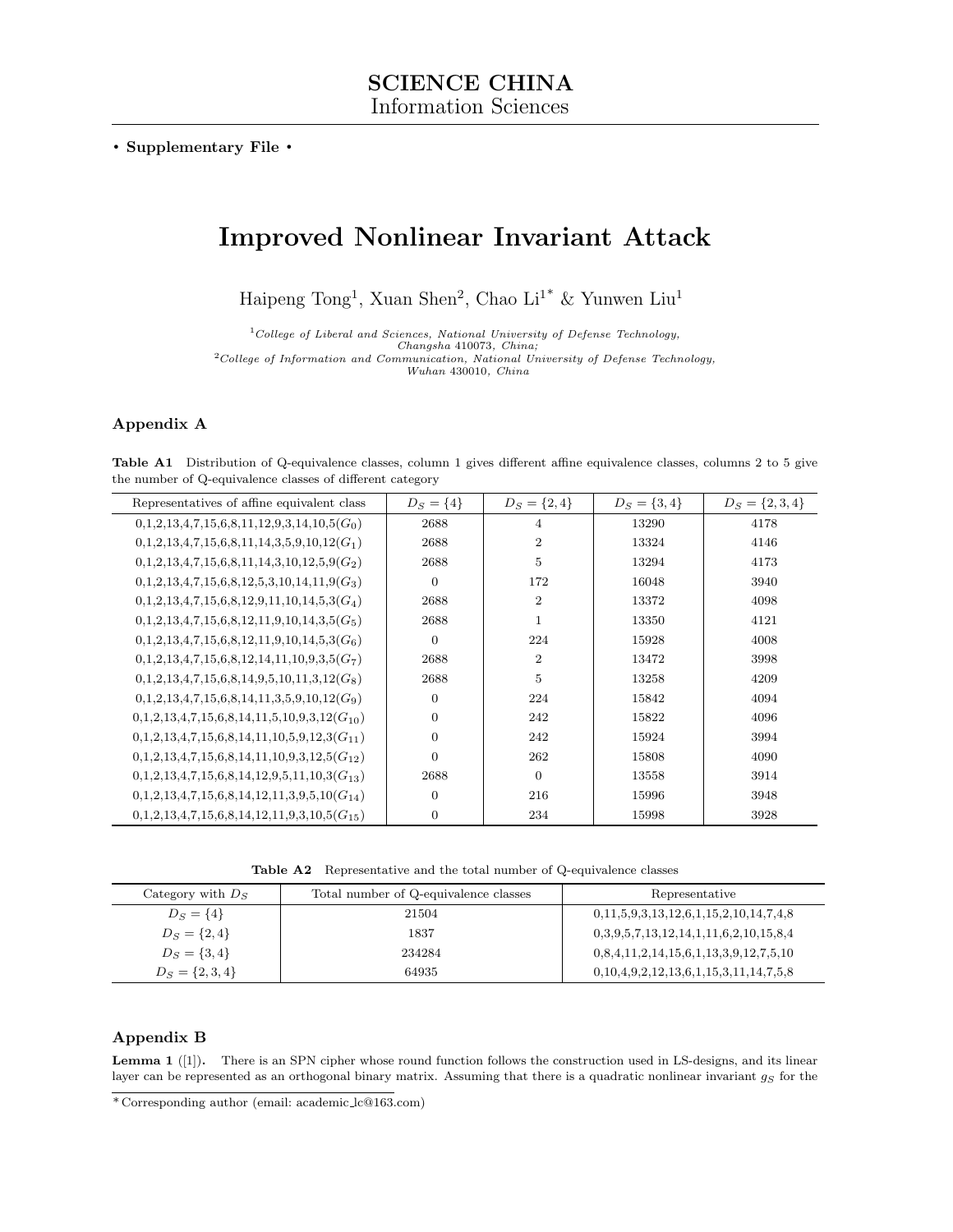**Table A3** The basis of nonlinear invariants of  $Q^{-1}S(Q(x)) \oplus c$ , where S is the 5-bit S-box of FIDES-80

| $g_0(x)$ | $x[4]\oplus x[2]\oplus (x[1]\wedge x[4])\oplus (x[0]\wedge x[3])\oplus (x[0]\wedge x[1])$                                                                                                                                                                                                                                                                                                                                                         |
|----------|---------------------------------------------------------------------------------------------------------------------------------------------------------------------------------------------------------------------------------------------------------------------------------------------------------------------------------------------------------------------------------------------------------------------------------------------------|
| $g_1(x)$ | $x[4]\oplus (x[3]\wedge x[4])\oplus x[2]\oplus (x[2]\wedge x[3])\oplus (x[1]\wedge x[4])\oplus (x[1]\wedge x[3]\wedge x[4])\oplus (x[1]\wedge x[2])\oplus (x[1]\wedge x[2]\wedge x[3])\oplus (x[1]\wedge x[3])\oplus (x[1]\wedge x[3])$<br>$x[0] \oplus (x[0] \wedge x[3] \wedge x[4]) \oplus (x[0] \wedge x[2]) \oplus (x[0] \wedge x[2] \wedge x[3]) \oplus (x[0] \wedge x[1]) \oplus (x[0] \wedge x[1]) \oplus (x[0] \wedge x[1] \wedge x[4])$ |
| $g_2(x)$ | $x[3]\oplus x[2]\oplus (x[2]\wedge x[3])\oplus (x[1]\wedge x[2]\wedge x[4])\oplus (x[1]\wedge x[2]\wedge x[3]\wedge x[4])\oplus (x[0]\wedge x[3]\wedge x[4])\oplus (x[0]\wedge x[4])$<br>$x[2]) \oplus (x[0] \wedge x[2] \wedge x[3]) \oplus (x[0] \wedge x[1] \wedge x[4]) \oplus (x[0] \wedge x[1]) \oplus (x[3] \wedge x[4])$                                                                                                                  |
| $g_3(x)$ | $x[4]\oplus x[3]\oplus (x[3]\wedge x[4])\oplus x[2]\oplus (x[2]\wedge x[4])\oplus (x[2]\wedge x[3])\oplus (x[2]\wedge x[3]\wedge x[4])\oplus (x[1]\wedge x[3]\wedge x[4])\oplus x[0]\oplus x[3]\oplus x[4]$<br>$(x[0]\wedge x[3]\wedge x[4])\oplus (x[0]\wedge x[2])\oplus (x[0]\wedge x[2]\wedge x[4])\oplus (x[0]\wedge x[2]\wedge x[3]\wedge x[4])\oplus (x[0]\wedge x[1])\oplus (x[0]\wedge x[1]\wedge x[2])$                                 |
| $g_4(x)$ | $(x[0] \wedge x[3] \wedge x[4]) \oplus (x[0] \wedge x[2] \wedge x[3] \wedge x[4]) \oplus (x[0] \wedge x[1] \wedge x[4]) \oplus (x[0] \wedge x[1] \wedge x[2] \wedge x[4])$                                                                                                                                                                                                                                                                        |
| $g_5(x)$ | $(x[0] \wedge x[3]) \oplus (x[0] \wedge x[2] \wedge x[3]) \oplus (x[0] \wedge x[1] \wedge x[4]) \oplus (x[0] \wedge x[1] \wedge x[3]) \oplus (x[0] \wedge x[1] \wedge x[3] \wedge x[4]) \oplus (x[0] \wedge x[4])$<br>$(x[0] \wedge x[1] \wedge x[2] \wedge x[3])$                                                                                                                                                                                |
| $g_6(x)$ | $(x[3]\wedge x[4])\oplus (x[2]\wedge x[4])\oplus (x[2]\wedge x[3]\wedge x[4])\oplus (x[1]\wedge x[3])\oplus (x[0]\wedge x[3]\wedge x[4])\oplus (x[0]\wedge x[2]\wedge x[4])\oplus (x[2]\wedge x[4])\oplus (x[3]\wedge x[4])$<br>$(x[0] \wedge x[2] \wedge x[3] \wedge x[4]) \oplus (x[0] \wedge x[1] \wedge x[3]) \oplus (x[0] \wedge x[1] \wedge x[3] \wedge x[4])$                                                                              |

S-box of the SPN cipher, then the function

$$
g(x_1,\ldots,x_t)=\bigoplus_{i=1}^t g_S(x_i)
$$

is a nonlinear invariant for the round function R.

**Theorem 1.** Let S denote an n-bit S-box. For any S-box S' that is Q-equivalent to S, one has  $D_{S'} = D_S$ . *Proof.* Since S' is Q-equivalent to S, then there exists a  $n \times n$  invertible matrix, such that  $S' = Q^{-1}S(Q(x))$ . Assuming that  $g: \mathbb{F}_2^n \longrightarrow \mathbb{F}_2$  is the nonlinear invariant of S, so that

<span id="page-1-0"></span>
$$
g(x) \oplus g(S(x)) = c. \tag{B1}
$$

Let  $y = Q^{-1}(x)$  and  $g'(x) = g(Q(x))$ , we replace g and x in Equation [B1](#page-1-0) with g' and y respectively, then we have

$$
g'(y) \oplus g'(Q^{-1}S(Q(y))) = c.
$$

It implies that g' is a nonlinear invariant of S'. Since  $g'(x) = g(Q(x))$ , the algebraic degrees of  $g(x)$  and  $g'(x)$  are the same, which can be further concluded that every  $g \in U(S)$  has a corresponding  $g' \in U(S')$  with the same algebraic degree. In summary,  $D_{S'} = D_S$  always holds.

<span id="page-1-1"></span>**Theorem 2.** Without constant addition, suppose that two 4-bit optimal S-boxes  $S_1$  and  $S_2$  belong to the affine equivalence class whose representative is  $G_i(0 \leq i \leq 15)$ . Let

$$
S_1(x) = B_1 G_i(A_1(x)), S_2(x) = B_2 G_i(A_2(x)),
$$

where  $A_1, A_2, B_1, B_2$  are  $4 \times 4$  invertible matrices.  $S_1$  and  $S_2$  belong to the same Q-equivalence class if and only if

<span id="page-1-2"></span>
$$
A_1 B_1 = A_2 B_2. \tag{B2}
$$

In addition, this theorem holds for other affine equivalence classes. Proof. Let

$$
S'_1(x) = A_1 S_1(A_1^{-1}(x)) = A_1 B_1 G_i(x)
$$
  

$$
S'_2(x) = A_2 S_2(A_2^{-1}(x)) = A_2 B_2 G_i(x)
$$

According to the definition of Q-equivalence,  $S_1$  is Q-equivalent to  $S'_1$ ,  $S_2$  is Q equivalent to  $S'_2$ . If  $A_1B_1 = A_2B_2$ , then  $S'_1 = S'_2$ , so  $S_1$  and  $S_2$  belong to the same Q-equivalence class. On the other hand, if  $S_1$  and  $S_2$  belong to the same Q-equivalent class, then there exists an  $4 \times 4$  invertible matrix  $Q$  such that

$$
S_1(x) = Q^{-1}S_2(Q(x)) \Longrightarrow B_1G_1(A_1(x)) = Q^{-1}B_2G_i(A_2Q(x)).
$$

If the above equation holds,  $B_1 = Q^{-1}B_2$  and  $A_1 = A_2Q$ , which implies that  $A_1B_1 = A_2B_2$ . So that  $S_1$  and  $S_2$  belong to the same Q-equivalence class.

**Corollary 1.** Let  $S = \mathbb{Q}G_i(x)$ , where Q is  $4 \times 4$  invertible matrix and  $G_i$  is one of the representative of 16 affine equivalence classes of optimal 4-bit S-boxes. By taking all possible values of Q, we can directly calculate the representative of each Q-equivalence class in S-boxes which are linear equivalent to  $G_i$ .

*Proof.* In Theorem [2,](#page-1-1) we set  $A_1$  and  $A_2$  as identity matrices and we get

$$
S_1(x) = B_1 G_i(x), S_2(x) = B_2 G_i(x).
$$

As long as any value in  $B_2, B_1$  changes, Equation [\(B2\)](#page-1-2) do not hold. That is,  $S_1$  is not Q-equivalent to  $S_2$ . Therefore, when Q takes different values, the generated S-box S belongs to different Q-equivalent classes.

**Proposition 1.** Consider an R-round SPN block cipher  $E_K$  of the type mentioned in Preliminary. If its b-bit S-boxes  $S(x)$  is replaced by

$$
S'=Q^{-1}S(Q(x))\oplus c,
$$